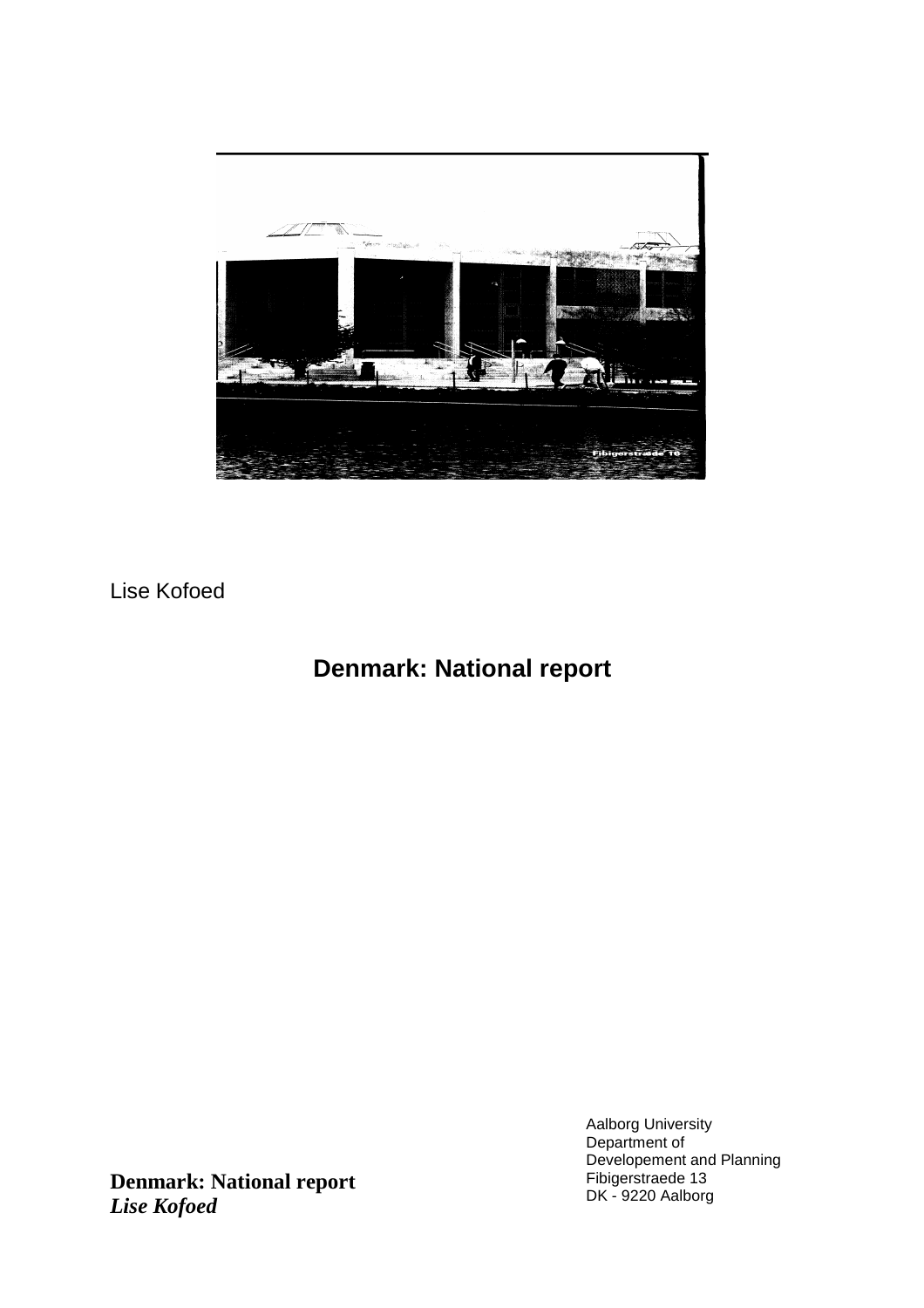# **Introduction**

This national report starts with showing some milestones in the history of gender perspectives in Denmark. Then it takes two focuses: One on women in engineering as a special picture of women and technology, and one on the background for establishing a training module for women with no vocational education of for women with vocational education.

# **1 History of Gender perspectives**

|      | The first Primary Education Act:                                                                                                                                                                                                                                                                                                                                          |  |  |
|------|---------------------------------------------------------------------------------------------------------------------------------------------------------------------------------------------------------------------------------------------------------------------------------------------------------------------------------------------------------------------------|--|--|
| 1814 | Order education as an obligation for both boys and girls                                                                                                                                                                                                                                                                                                                  |  |  |
| 1857 | Unmarried women full age is 25, they get the right for licence to trade<br>and the same right of inheritance as men                                                                                                                                                                                                                                                       |  |  |
| 1875 | Women get the right to go to university                                                                                                                                                                                                                                                                                                                                   |  |  |
| 1880 | Married women get the right to cash and administrate her own salary                                                                                                                                                                                                                                                                                                       |  |  |
| 1882 | The first day nursery opens in Copenhagen                                                                                                                                                                                                                                                                                                                                 |  |  |
| 1899 | Married women get the same rights as unmarried, and the husband's disposal of joint property<br>is reduced by law                                                                                                                                                                                                                                                         |  |  |
| 1901 | Women working<br>in<br>industry get the right to 4 weeks<br>maternity<br>leave<br>with possibility for financial support without the consequences connected to poor relief, e.g.<br>pay back obligation                                                                                                                                                                   |  |  |
| 1903 | Women obtain the right of voting for parish council<br>and<br>eligible<br>are<br>for parish council                                                                                                                                                                                                                                                                       |  |  |
| 1908 | Women obtain the right of voting for and are eligible for local government<br>under the same conditions as men. Widows get custody for own children                                                                                                                                                                                                                       |  |  |
| 1915 | Women obtain the right of voting for and are eligible for Parliament under<br>the same conditions as men                                                                                                                                                                                                                                                                  |  |  |
| 1919 | Principle of "equal salary for same type of work" for public servants                                                                                                                                                                                                                                                                                                     |  |  |
|      | Law of women's equal admission to all public offices and professions,                                                                                                                                                                                                                                                                                                     |  |  |
| 1921 | except the clergy and military area                                                                                                                                                                                                                                                                                                                                       |  |  |
|      | Married women get custody for own children in the marriage, and obtain the right to get<br>custody if divorced. The father is still the only natural guardian. Rules about mutual duty to<br>support when separated or divorced. Every person of the age of 65 get the right for old age<br>pension. Until 1947 the amount for single women is lower than for single men. |  |  |
| 1922 |                                                                                                                                                                                                                                                                                                                                                                           |  |  |

As can be seen in the milestones, the concern about equal rights according women's possibilities in the labour market has increased in the last 20 years. It can be seen within maternity leave, equal rights for employment and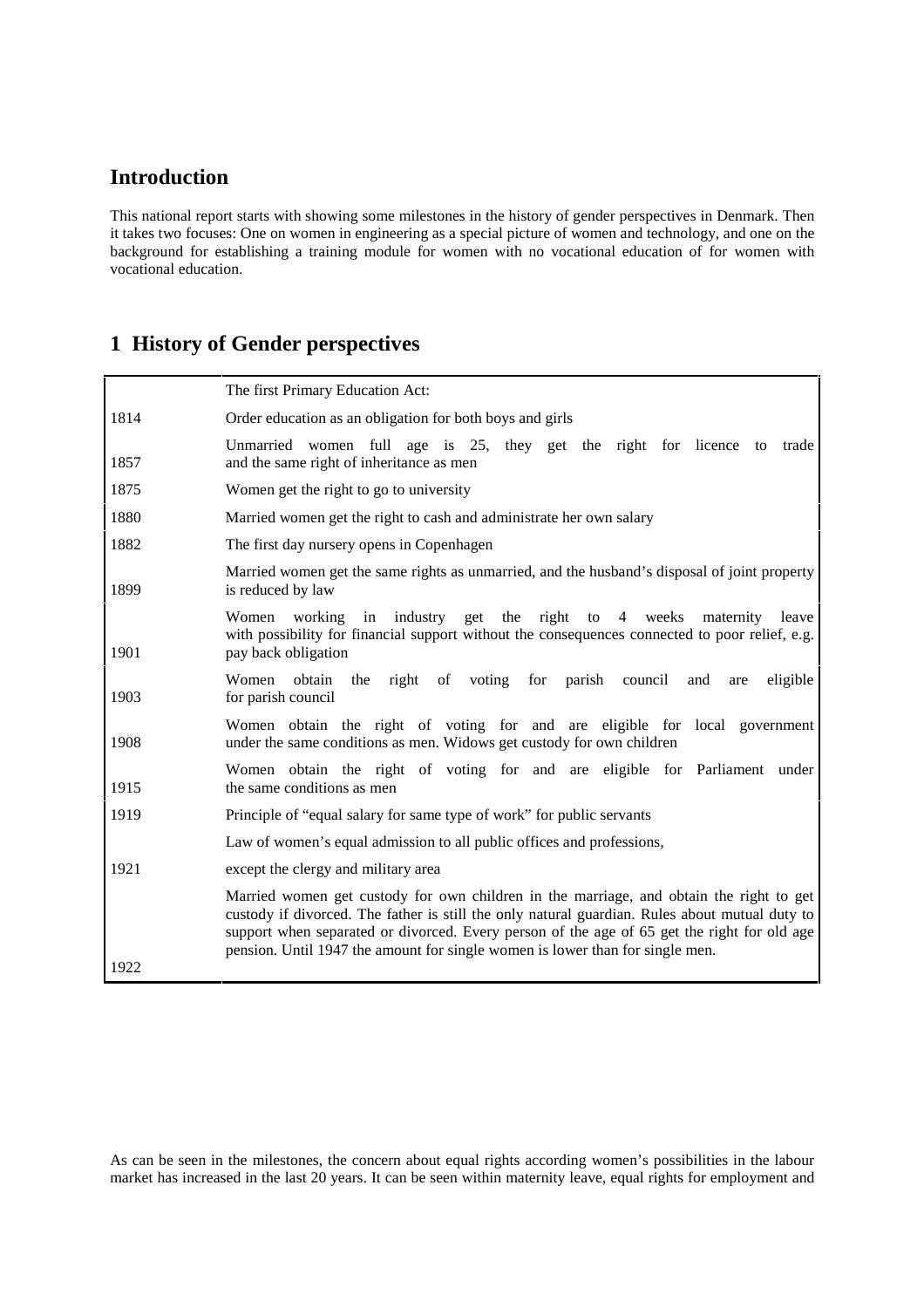equal pay, just to mention a few. But how is the picture of the women's situation and possibilities according employment and education especially with focus on possibilities within technical areas?

# **Important Milestones**

| 1924 | The first female minister is elected                                                                                                                                                         |
|------|----------------------------------------------------------------------------------------------------------------------------------------------------------------------------------------------|
| 1939 | Right to 8 weeks maternity leave after giving birth, and a duty to 4 weeks<br>maternity leave with subsistence after giving birth                                                            |
| 1952 | Married women get the right, but not the<br>duty<br>sign<br>the tax<br>to<br>return.<br>Women are equal with men according titles/decoration                                                 |
| 1957 | Parents are equal according to custody for own children                                                                                                                                      |
|      | The Danish Parliament adopt the Convention from ILO about equal pay for men and women.                                                                                                       |
|      | 14 weeks maternity leave for women with subsistence assurance, and 2 weeks for self-<br>employed who have an assurance                                                                       |
| 1960 |                                                                                                                                                                                              |
| 1967 | The P-pill is released                                                                                                                                                                       |
| 1973 | The right for legal abortion is secured by law                                                                                                                                               |
|      | The Equal Pay Act. (Equal pay for work of the same value).                                                                                                                                   |
| 1976 | EU directive about equal rights passes                                                                                                                                                       |
| 1978 | about<br>equality<br>Law<br>among<br>and<br>concerning<br>employment.<br>men<br>women<br>The Equal Status Council is given statute form                                                      |
| 1980 | Pregnancy leave is 4 weeks before giving birth and maternity leave 14 weeks after giving<br><b>birth</b>                                                                                     |
| 1982 | Tax laws and name laws are gender neutral                                                                                                                                                    |
| 1985 | Law about equality among men and women when nominating members for public boards,<br>committees etc. The Danish Aliment passes that the government must establish a plan for<br>equal rights |
|      | Equal Rights Act Between Men and Women prescribe public authorities to promote equality                                                                                                      |
| 1988 |                                                                                                                                                                                              |
|      | The Equal Status Council is given expanded authorities to axeman equal-pay cases                                                                                                             |
| 1992 |                                                                                                                                                                                              |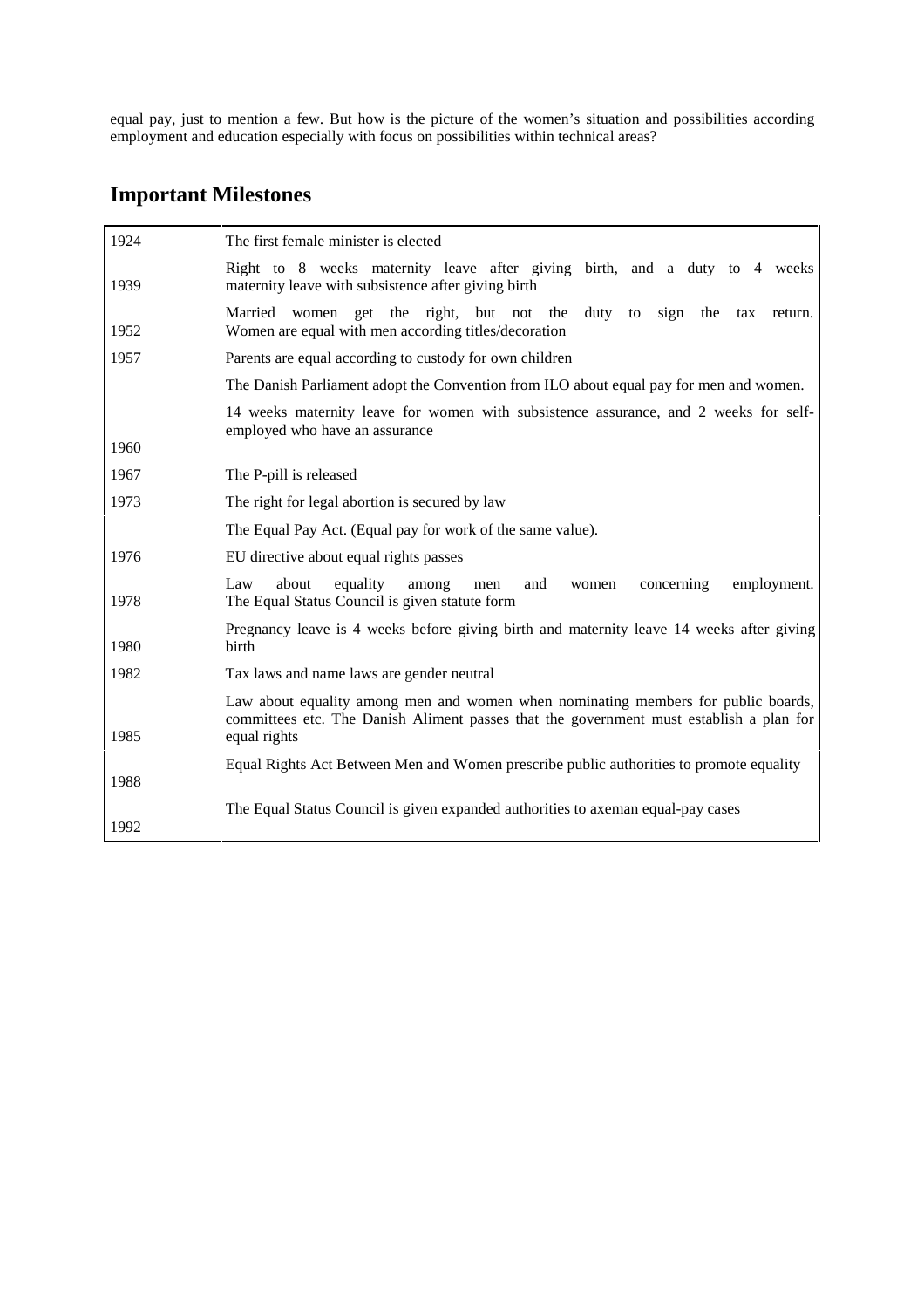# **2 Some facts about women's employment and unemployment**

Women constitute an increasing part of the labour force. The male part of the labour force has been quite stable within the last 30 years, but the female part has almost doubled from 700.000 in 1960 to 1.35 million in 1994. The growth of the workforce in this period is from 2.1 million to 2.9 million

From 1980 to 1994 the number of employed persons has increased by 33.000. This figure covers an increase (68.000) of employed women, and a decrease (35.000) of employed men. The part of women employment has grown from 44 pct in 1980 to 46 pct in 1994.

The situation is that women to a higher extent than men work on part time, but women's part time frequency is decreasing from 35 pct to 22 pct, and part time jobs for men is increasing from 8 pct to 10 pct. Especially the young and elderly have part time jobs. For women between 30 and 34 year the part time frequency is 7 pct in 1994 vs. 33 pct in 1982. Another change is that women to day work long-part time e.g. 6 hours per day.

Part time can be a choice because of children etc. But it seem to a greater extent to be a question about labour market structures: Within hotels, restaurants and retailing both women and men have rather high part time frequencies.

The unemployment ratio is higher for women than for men. Women make up 46 pct of employed persons, but make up 51 pct of the unemployed. In 1994 the women's unemployment was 14 pct, and the men's unemployment was 11 pct.

## **3 Women in engineering - an illustration**

A special concern is the lack of women in technical areas of the education as well as in the labour market. Therefore a description of the situation of women in engineering in Denmark might illustrate some of the problems.

The enrolment to engineering education in Denmark has decreased dramatically over the last years, from close to 5.000 freshmen in 1990 to approximately 2.800 in 1995. Also the relative share of freshmen enrolled in engineering education decreased, from close to 10% (4.521 of 46.255 applicants) in 1989, to less than 5% (2.800 of 60.189) in 1995. During the same period the relative share of freshmen enrolled in humanities studies increased, from 4% in 1989 (1.800 of 46.255 applicants) to 8% in 1995 (5.000 of 60.189 applicants). Thus, both the

Danish government and Danish industry is very concerned about a threatening lack of well qualified engineers and in this situation young women - once again - a potentially interesting group.

This is noticed with mixed feelings, because to some extent it is a "deja vue"-situation. In the early 80-ties a similar interest in attracting young women to engineering education and jobs resulted in a number of awareness-raising seminars and conferences, recruitment campaigns, information material and other initiatives. The women responded positively: Female participation rates increased from below 10% in 1980 to around 25% in 1990, although unevenly distributed between branches of engineering. After graduation, however, the women often found themselves without a job, since unemployment among engineers increased from approximately 2.5% in 1985 to close to 9% in 1993 but with female unemployment rates being twice as high as male. Whether unemployment rates or the "time spirit" has caused it - the fact is that the decrease of female freshmen in engineering has been unproportionally high: From 25% in 1990 to around 17% in 1995.

In the following section a more detailed statistics is given about women in engineering education and in the labour market. The third section describes initiatives already underway to increase the female participation rate.

### **3.1 Women in Engineering**

There are a total of eight engineering educational institutions in Denmark: two universities which award Masters and Bachelors degrees and six engineering colleges which award Bachelors degrees. At the Faculty of Engineering and Science, Aalborg University (AAU), the female ratio of students has decreased slightly, from 20% in 1990 to 17% in 1996. Enrolment to the Basic Educational Year took a sharper decline, from 24% in 1990 to 13% in 1994. The distribution to the different engineering branches is very uneven and has been throughout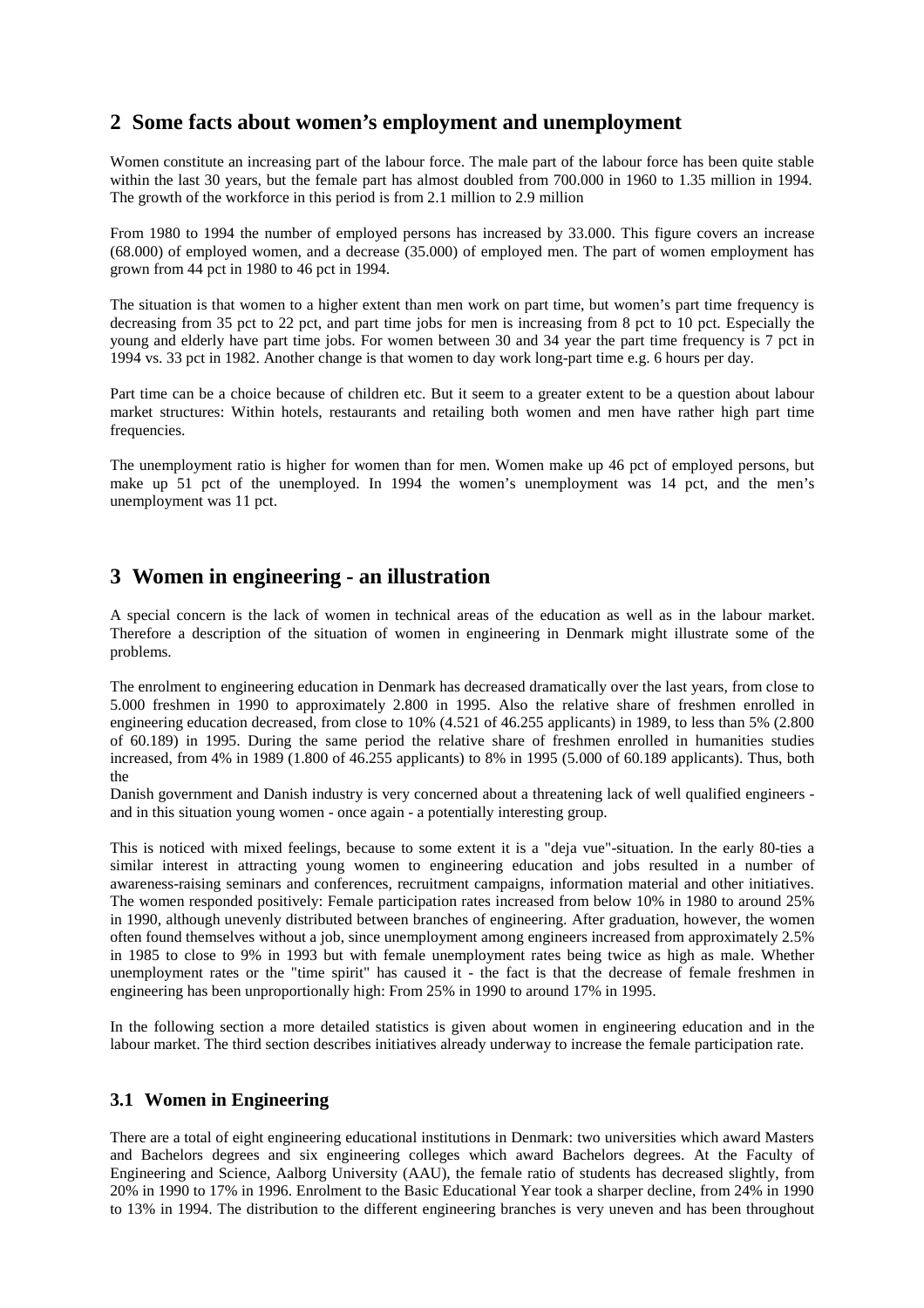the years, with biological and chemical engineering having more than 30% women, while electronics and electrical engineering has less than 5%.

There are not many female role models to be found among staff at engineering institutions: At Aalborg University only 8.2% of the tenured staff (corresponding to 22 persons) are women, and of these 7 are employed with the Department of Chemistry and Applied Engineering.

### **3.2 Engineer labour market**

Most engineers in Denmark are organised in the Society of Danish Engineers. Out of more than 45.000 members only 11% are women. Recent statistics on the employment situation are not available but female engineers are more often employed in the public workforce rather than in private industry.

As mentioned above the unemployment rate for female engineers is and has consistently been twice as high as for male engineers. In week 38, 1996, the unemployment rates were 6.8% overall, 6.2% for men and 11.8% for women. But also here the variations between branches are very pronounced, the branches that women prefer being most prone to unemployment. Thus, among export engineers - the branch with the highest ratio of women - the overall unemployment rate is 15.8%. Also, the unemployment rate among new graduates is considerably higher than the average, the age group from 20 to 30 years having an unemployment rate of 13.0%. Since the ratio of female engineers is higher among the younger, this is part of the reason why the unemployment rate for women is higher than for men.

### **3.3 Initiatives undertaken**

#### **In the 80ties**

A lot of initiatives were taken in the '80-ties to attract young women to engineering and other male dominated education and jobs. The majority of initiatives were in the form of information and recruitment campaigns, aimed at "changing the women" rather than changing norms and values in engineering at large. Only few attempts were made to change study forms, curriculum content etc.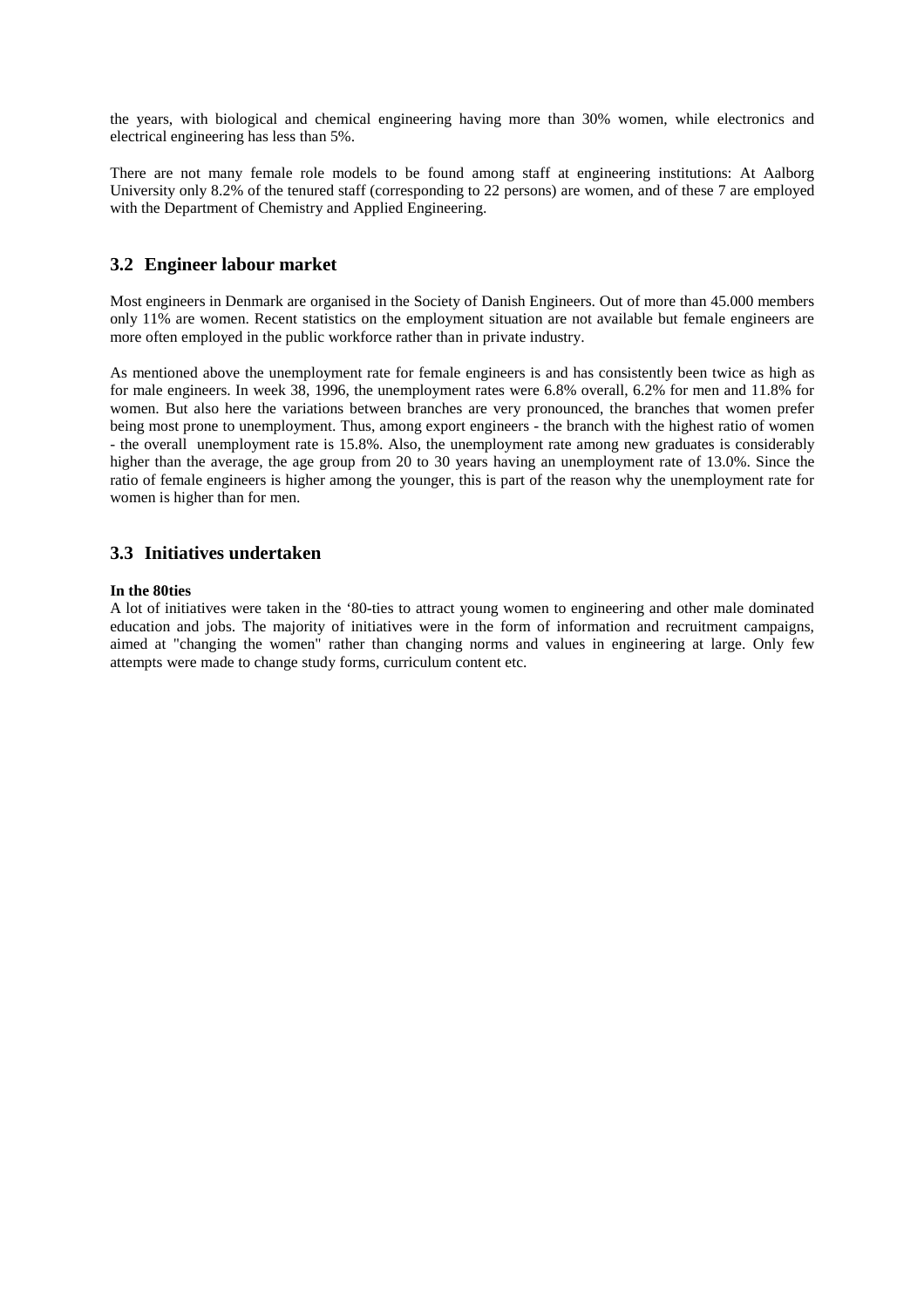#### **In the 90ties**

The initiatives taken in the '90ties so far are still in an initial phase: The Engineering Educational Co-operative Council (IngeniørUddannelsernes Samråd, IUS) has established a Women's Committee with the aim of looking at means and ways of attracting young women to engineering. In the Committee there is great awareness of the mistakes made in the '80ties, and therefore wishes are to work not only with the women but also with the education and with the employers. A catalogue of project proposals has been sent to the Ministry of Education for consideration. If the response is positive and funding is granted different initiatives, like technical and scientific activities for primary and secondary school pupils, support to primary and secondary school teachers from the engineering institutions, tutorial programmes for female students and gender-awareness raising seminars at the engineering institutions. The tough task of approaching the employers is still to be undertaken.

### **3.4 Conclusion**

Concerning changes of curriculum contents Aalborg University is involved in a pilot programme called Curriculum for Women and Technology (CuWat) under the Leonardo- programme for educational cooperation. The aim of the project is to develop good guidelines for gender-inclusive curriculum development.

A 3 ½ year engineering curriculum should be developed, based on values of caring and respect, for human beings and for the nature. Social and human aspects will be integrated as part of the technological studies. The study form should be problem oriented, project organised group work, with a shift in focus from teacher-centred teaching to student-centred learning, with emphasis on the student's responsibility for her own learning. There are a number of good reasons for considering a change of curriculum. In prioritised order they are:

- The global ecological crisis has made very visible the lack of caring potential within the technological culture. This may be changed with another curriculum - and with more women participating in technological development.
- Qualifications for the next millennium are for example: Quality consciousness; Responsibility; Independent problem solving; Creativity and Flexibility. Such qualifications can be consciously natured by a changed curriculum and - especially - by a change in study form.
- A comparison of the relative enrolment shares for engineering and humanities mentioned in the beginning of this paper would seem to indicate that an integration of more human aspects in engineering might attract more young people, women and men alike, to the engineering studies.

# **4 Education, choice of subjects and different opportunities**

Men more often than women get a vocational education. (34 pct vs. 22 pct). A few more women than men get a short or medium length further education, but 3 times as many men as women get a further and higher education. (4 pct vs. 1 pct).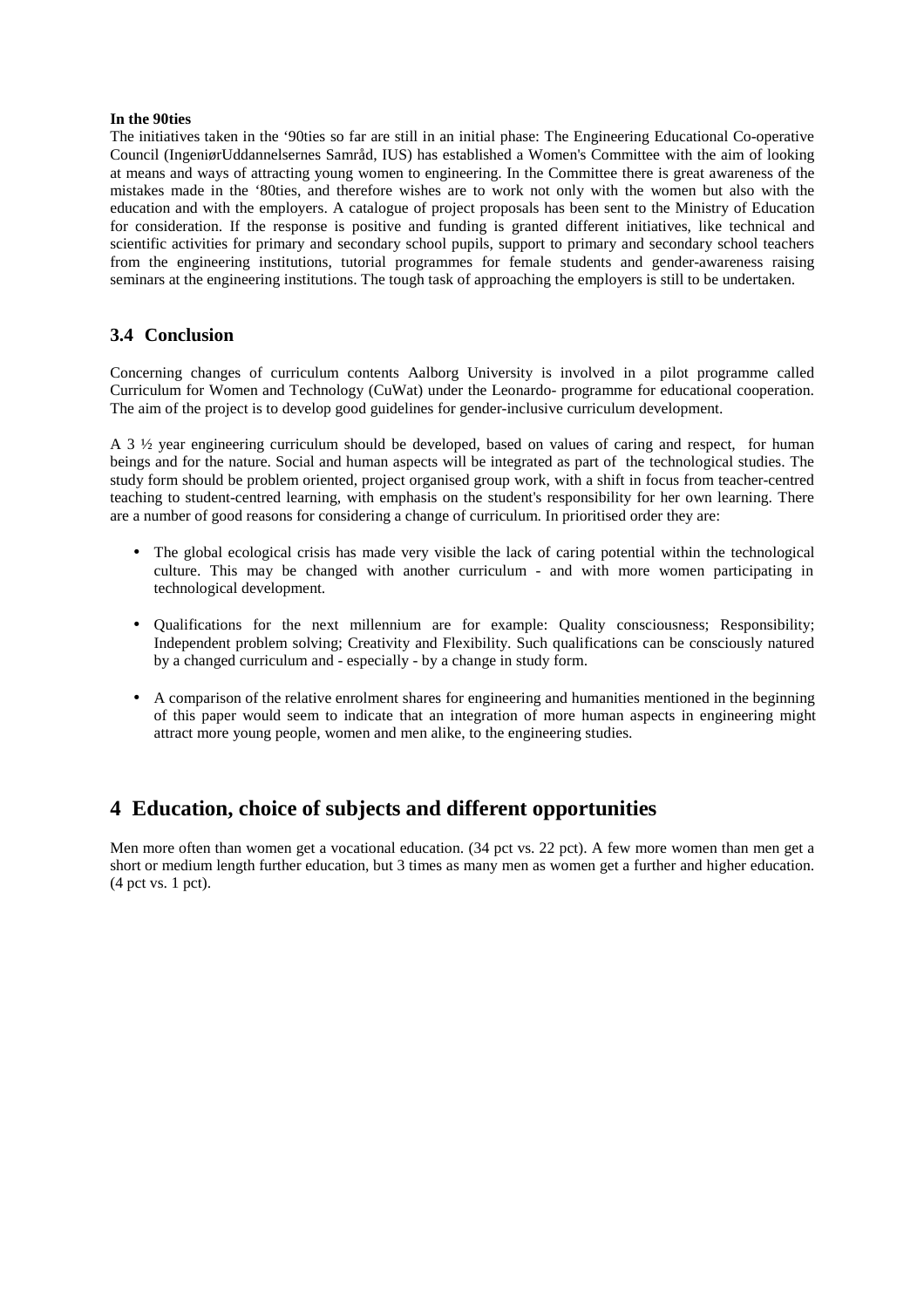Since 1981 the educational level in general has increased, but most among women. From 1981 to 1994 the part of women and men with a basic vocational education or a further and higher education has increased. In 1981 1 pct. of women had a further and higher education vs. 3. pct. in 1994. In spite of this increase still in 1994 double as many men as women have a further and higher education.

There are great differences concerning men's and women's choice of subjects. In high school fewer girls than boys chose math. (48 pct vs. 79 pct). In vocational education the dominance of boys is within iron and steel industry and the construction and building sector, while girls are within health, trade and office, and the service sector.

One third of boys and girls who left the basic school in the beginning of 1980 has not got any education which gives occupational competence. They are defined as belonging to a "leftover-group".<sup>1</sup> This group is getting smaller, but not much.

Courses for adults (voksenuddannelseskurser) are addressed to the groups who have not got any education except for 7 - 10 years in primary school (unskilled workers) or those who want to renew their education. A series of courses are called "general education for adults", and a big part of the participants in these courses do not have any vocational education (48 pct of the female participants and 35 pct of the male participants). Other courses are labour market courses and extended courses for skilled workers.

In the general education courses for adults there are more women than male participants (70 pct vs. 30 pct). But in the labour market courses there is an overweight of men (66 pct vs. 43 pct). The education picture shows that from the beginning girls and boys get different opportunities because of their choice of subject which count for high school as for vocational education. There is a rather big "left-over group" which never get any vocational competence. For this group there are possibilities later in life starting on courses or education. In general rather many grown up people get some kind of education: in 1993/94 95.388 persons took part in the vocational school's general courses for adults, 95.838 persons participated in labour market courses (courses for semiskilled persons), and 62.308 persons took part in extended education for skilled workers

## **5 The division of the labour market**

 $\overline{a}$ 

The division of labour is rather visible. There are occupations for women, and occupations for men. Much has been done to change this tendency, but with little success. Said in a rigid way: Women are occupied within services and caring, and men within production, transport and building. (See table 1 )

This rigidity in the labour market in general can be seen when looking at the concrete company, which to a large extend is divided so women work in specific functions, and men in other functions. This creates barriers for the employees as well as for the companies. The consequences for the companies might be bottlenecks. For the people in search for work, who want to get into an occupational area which is dominated of the other sex, the traditional employment policy might imply that it is difficult or impossible to get a job. **Table 1: Percentage of women and men within different branches 1993**

| <b>Branches</b>            | Women  | Men    |
|----------------------------|--------|--------|
| Social and health services | 82 pct | 18 pct |
| Other services             | 56 pct | 44 pct |
| Bank and insurance         | 44 pct | 56 pct |
| Trade and hotel            | 42 pct | 58 pct |
| Production                 | 30 pct | 70 pct |
| Transport                  | 28 pct | 72 pct |

 $<sup>1</sup>$  A leftover - group is defined as those of a particular year who don't finish an education which gives</sup> occupational competence.